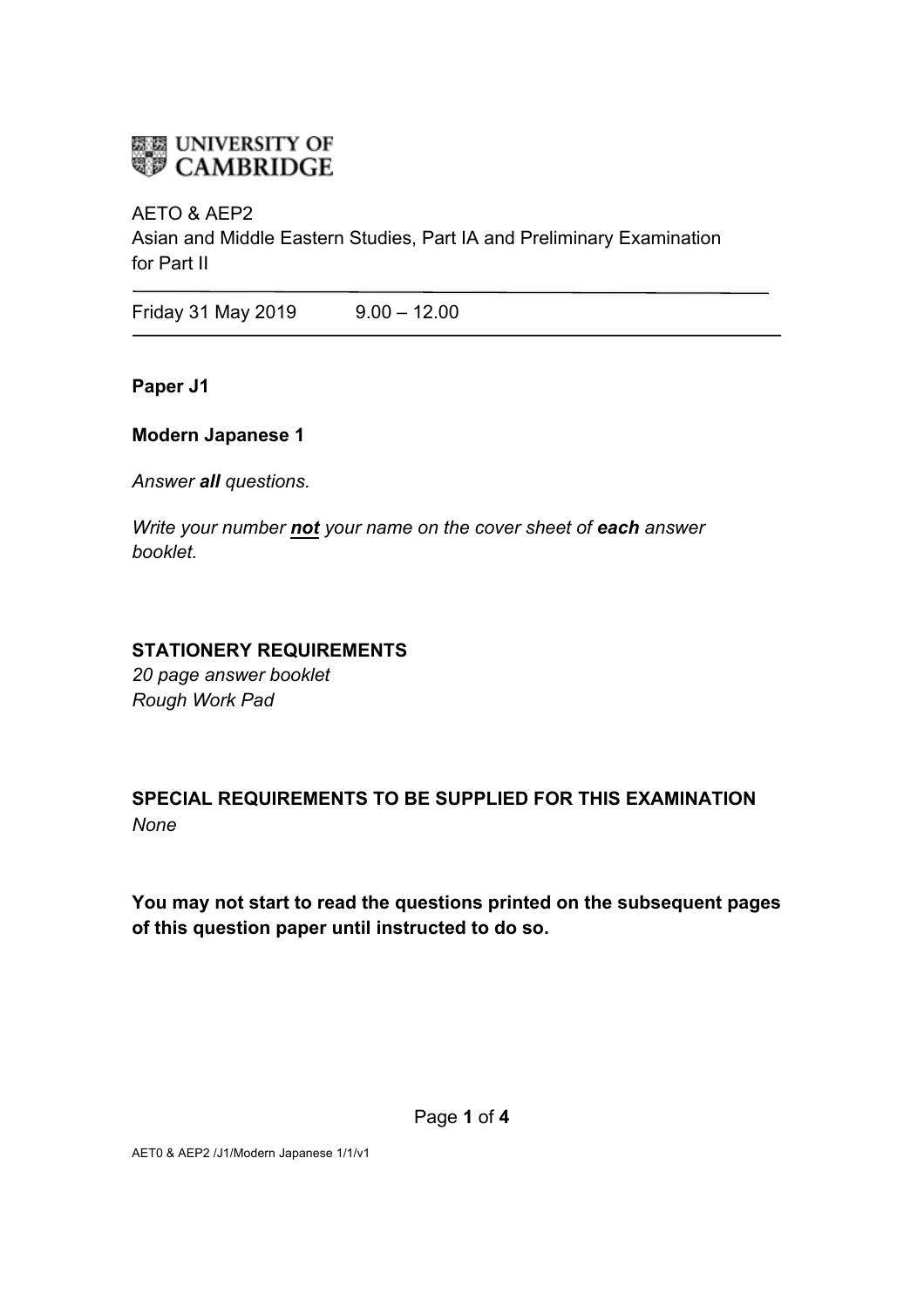### **Section A**

- 1. Write the underlined *hiragana* words in *kanji* and the underlined *kanji* words in *hiragana*. Then translate the following sentences into **English: [10 marks]**
	- a) 今晩はともだちとそとでしょくじをするよていだ。
	- b) 難しくても、なんどもれんしゅうするとじょうずになる。
	- c) ごしん䜁いをおかけして、もうしわけありません。
	- d) かれとけっこんするきがないなら、はやく断ったほうがいい。
	- e) はなしをすすめるまえにしゃちょうの許可をもらわなければならない。

### **Section B**

- 2. Translate the following sentences into **Japanese** (*kanji* and *kana*): **[30 marks]** 
	- a) I had some sandwiches in a nearby café a while ago.
	- b) I want you to come back home a little earlier than usual.
	- c) Anyone can say such things.
	- d) Do I really have to write a reply to the rude letter that arrived yesterday?
	- e) That lady who is talking with our teacher in front of the library is a famous German scientist.
	- f) My grandfather is very good at making children laugh, but he himself rarely laughs.
	- g) No matter how much I explain, my parents don't seem to understand why I want to go to Japan.
	- h) While I eat my breakfast, usually my mother prepares a packed lunch for me.
	- i) Professor Hara said the coffee here is the best in Kyoto. *(use keigo)*
	- j) It is not that I cannot help my younger sister do her maths homework, but I think she should try to do it herself first.

Page **2** of **4**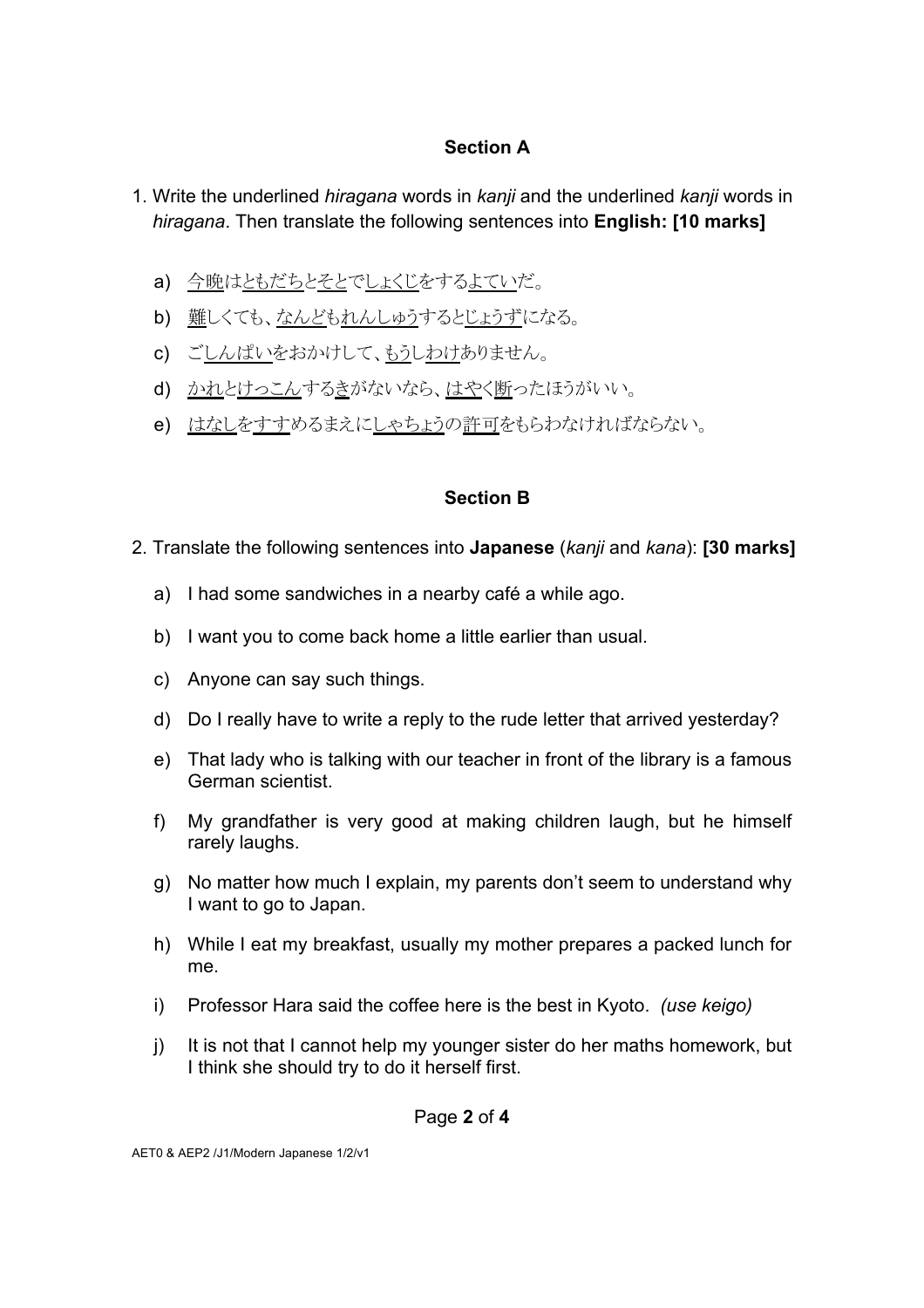#### **Section C**

3. Translate the following story into **Japanese** (*kanji* and *kana*): **[30 marks]**

Once upon a time, in a small village, there lived a young woodcutter. He worked very hard in the woods every day.

One day, on his way back home, he found a small bird called '*uguisu*' by the road. It was hurt. He took the bird home. As he looked after the bird well, the bird got better soon. So he let the bird go back to the woods.

A few days later, he went into the woods and got lost. It was getting dark. The woodcutter walked and walked and found a big house. A young woman came out from the house and said 'Please come in and have a rest'.

As she gave him wonderful food and the room where he stayed was comfortable, he continued staying for a while. One day, she said, 'Today I have to go to town for business on my own. Please wait until I come back. On the top floor, there are twelve rooms that you have never seen. You can take a look at those rooms freely except the second one.' After she left, he went to the top floor and opened the door of the first room. He saw a beautiful New Year's pine tree there. Having fun, he opened more and more doors. Finally he opened the door of the second room.

Inside there was a plum tree with beautiful blossoms. It was February. A *uguisu* bird was singing in the tree. Suddenly the bird turned into the young woman and said 'Though I asked you not to look in the second room, you forgot your promise, didn't you?' Then she turned back into the bird and flew off. The house also disappeared and the woodcutter was standing alone in the woods.

| woodcutter | きこり    |
|------------|--------|
| uguisu     | うぐいす   |
| get lost   | 道にまよう  |
| pine       | 松 (まつ) |
| plum       | 梅 (うめ) |
| disappear  | きえる    |

Abridged and adapted from 'The forbidden room' in *Enjoy Simple English,*  August 2018*.* NHK pp. 44-49.

(TURN OVER)

Page **3** of **4**

AET0 & AEP2 /J1/Modern Japanese 1/3/v1